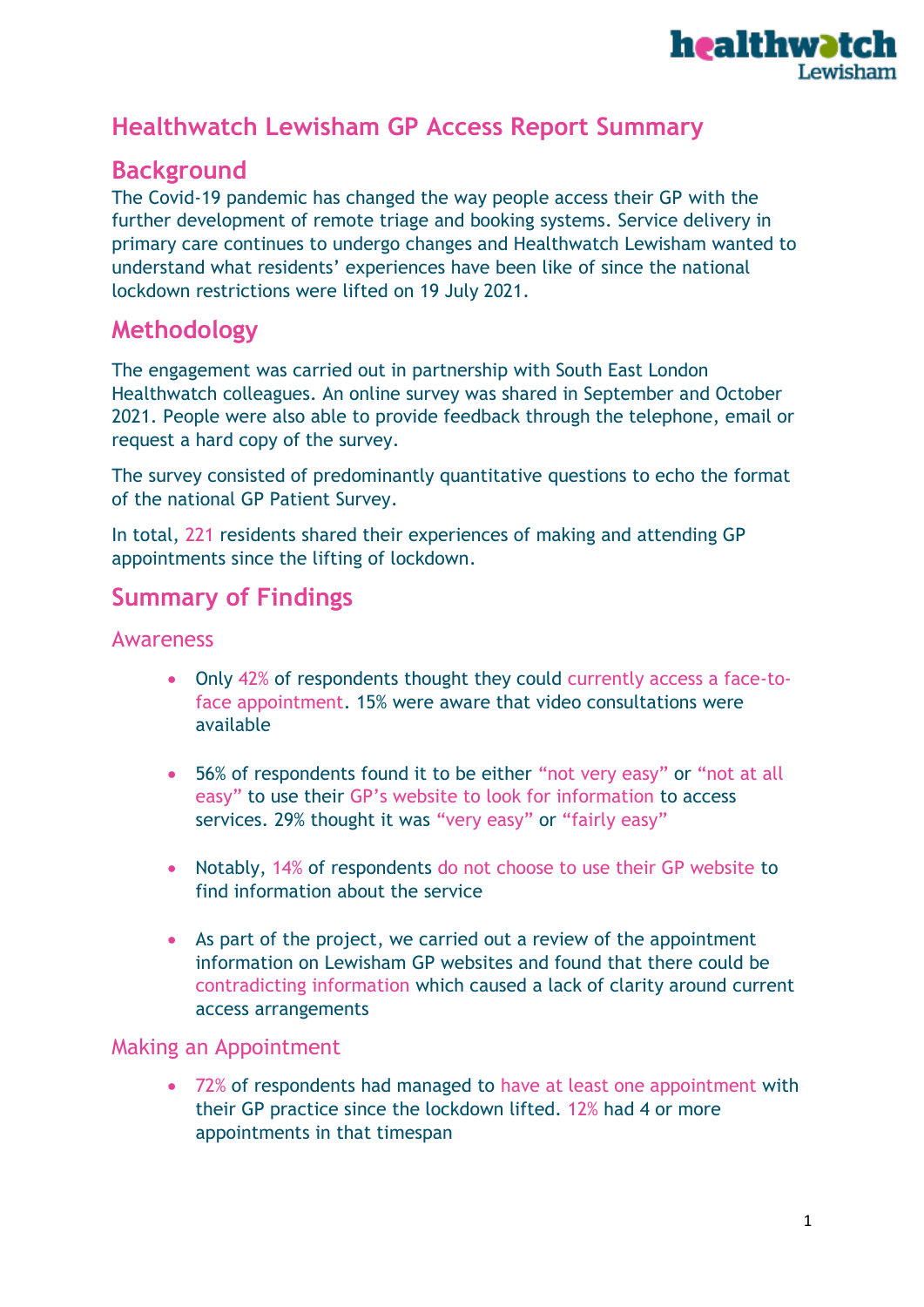- 80% described it as "not at all easy" (52%) or "not very easy" (27%) to get through to someone at their GP practice on their phone. 15% found it to be "fairly easy"
- People were experiencing long waiting times on the phone before even being able to speak to a receptionist. Several respondents had attempted to call their GP practice numerous times and had failed to connect or were cut off before talking to anyone
- There were mixed opinions of how helpful people found receptionists when trying to access an appointment. 54% found them to be "very helpful" (17%) or "fairly helpful" (37%). 17% thought they were "not at all helpful" during the last attempt to book an appointment
- The majority of participants (57%) called their GP practice via phone to book a general or on-the-day appointment. 28% booked online or used an app. 5% visited their practice in order to make an appointment
- When booking their last appointment, 20% of respondents were offered a choice of time or day. 69% told us that they were not given any choice when it came to their appointment
- 43% were 'satisfied' and accepted the appointment offered. 39% "weren't satisfied" but still took an appointment and 18% chose not to take the appointment
- Respondents who had positive experiences of the triage process explained that they found phone consultations to be more convenient as they no longer had to commute to the service
- The majority of respondents (61%) described the process of making an appointment as "fairly poor" or "very poor"
- 54% of respondents have tried to use online systems to book an appointment with "Patient Access" (32%) and "E-consult" (12%) being the most used options
- 42% described it as "not at all easy" to book a GP appointment online. Notably, 10% highlighted that they could not access or use online services. However, several residents found it easier and quicker to access appointments by using eConsult rather than through the telephone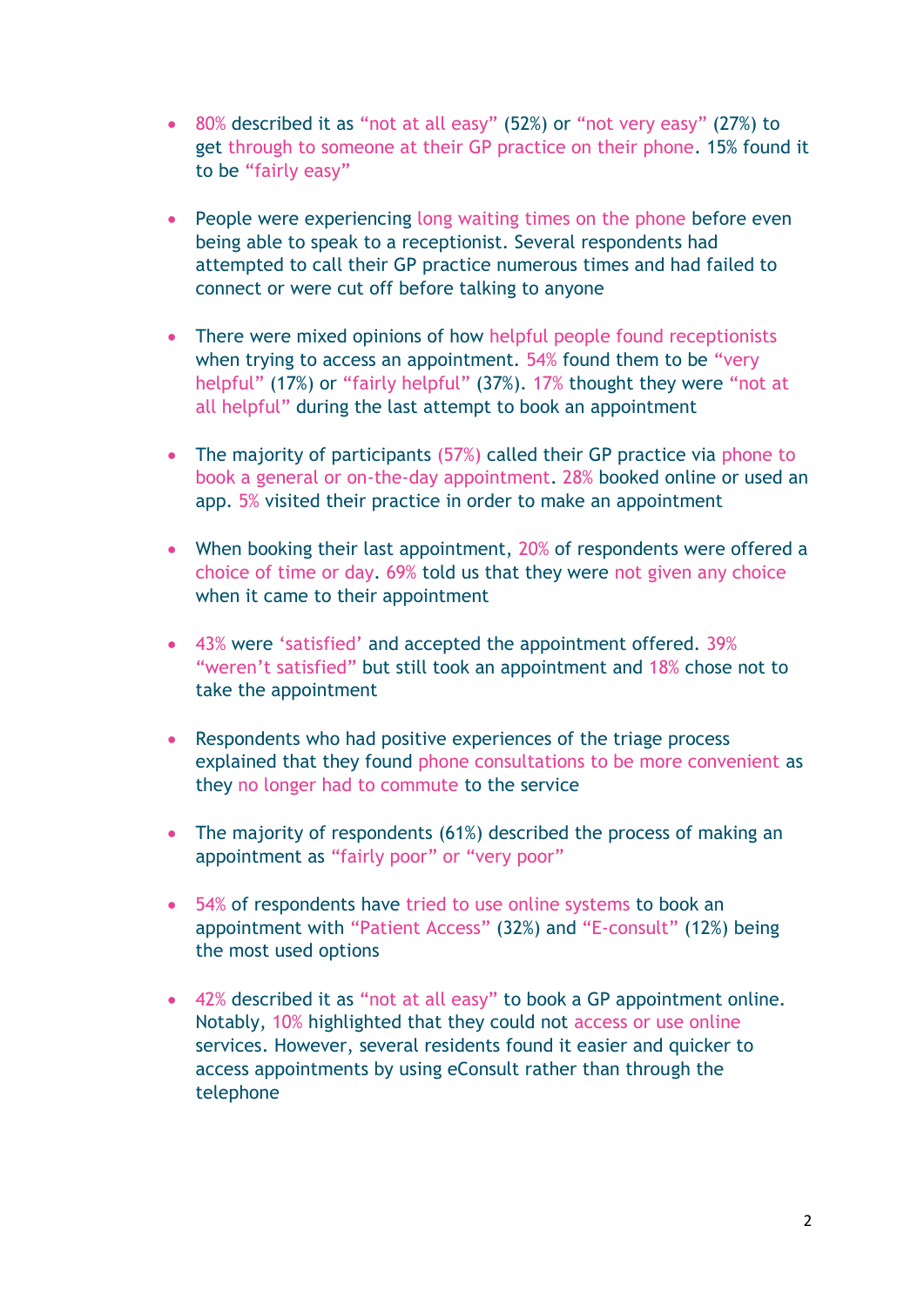- Some respondents mentioned that the online booking systems did not cover all appointment types (e.g health checks, smear tests) which meant they had to contact their GP through a different method
- The majority of respondents (38%) decided to contact their practice another time if they couldn't book an appointment. 17% chose to contact NHS 111 either on the phone or online. 11% visited the A&E department and 29% did not speak or see anyone
- 3 people explained that they had initially sought treatment for an infection. Not being able to get an appointment within a week meant the infection worsened and resulted in them visiting the Emergency **Department**
- A few respondents told us booking appointments was a stressful and anxiety-inducing experience which led to them avoiding help for their health needs
- There was a mixed response when people were asked if they would contact their pharmacy for advice if they couldn't get a GP appointment. 36% were "unsure", 34% "wouldn't" and 30% "would" It should be noted that 10% of respondents had accessed pharmacy services when they weren't able to book an appointment
- 43% of respondents' preferred option was to book their GP appointments through the phone. 24% wanted to book through a GP website and 23% using an app. Only 8% would prefer to make an appointment in-person at their practice
- Respondents highlighted limited appointment availability across the various online and offline booking systems
- Some respondents shared their frustration at their GP practice only offering same day appointments and explained that they were not always seeking urgent treatment or that their individual circumstances (e.g profession) meant they needed to plan ahead when it came to health appointments
- Within the qualitative feedback, some respondents explained that they were disappointed with their GP practice as they had made complaints about access issues but did not feel they had been addressed by the service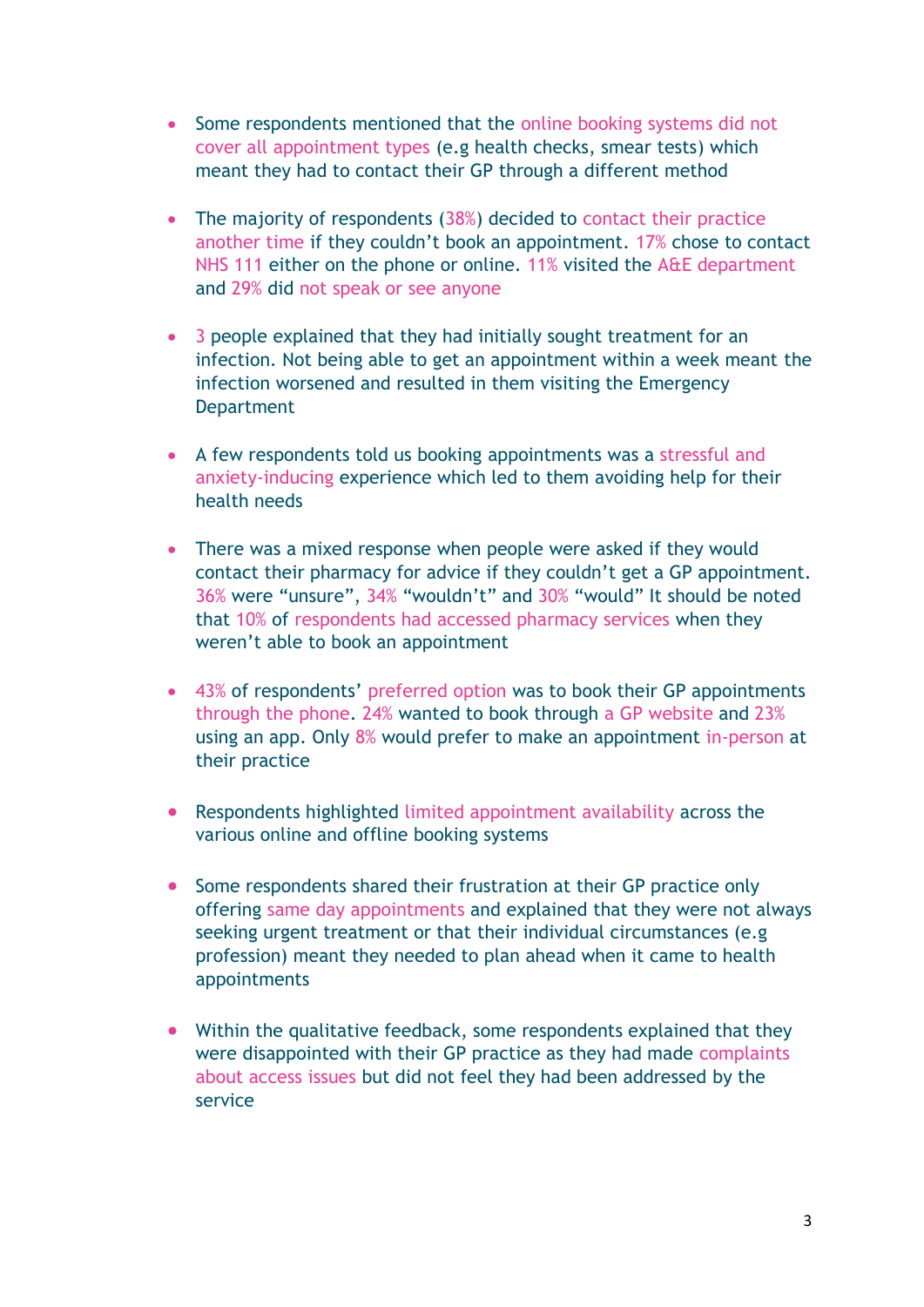### Experience of last appointment

- Since July, most respondents either had a phone consultation (55%) or a face-to-face appointment (25%)
- 49% found their last appointment to be either "Very good" or "Fairly good" with 24% of people considering it to be "Fairly Poor" or "Very Poor"
- Most respondents felt their last appointment had met their needs and thought the health professional had listened to them and clearly explained about their treatment/and or care
- 34% of respondents felt that the wait to be called back for a phone appointment was "poor" or "very poor"
- Some respondents told us that they were never given set times for phone consultations which was inconvenient. If they were unavailable at the time of the call it was considered to be a failed appointment and that they needed to start the process again
- The 5 GP practices that received the most feedback were the Novum Health Partnership, Hilly Fields Medical Centre, St John's Medical Centre, South Lewisham Group Practice and Jenner Practice

### **Recommendations**

- **1.** There is a continued need for services to communicate with residents through a united message about current access arrangements and the demands and challenges on GP services
- **2.** Review of appointment information on GP websites to ensure clear, consistent and accurate messaging
- **3.** GP services should provide a clear timeframe to patients regarding phone consultations in order to reduce the risk of missed appointments
- **4.** GP services should review the performance of their telephony systems to understand any technical issues and invest in technology where appropriate
- **5.** The creation of a specific phoneline for vulnerable patients could help to reduce demand on main telephone lines and enable better access for patients with higher needs